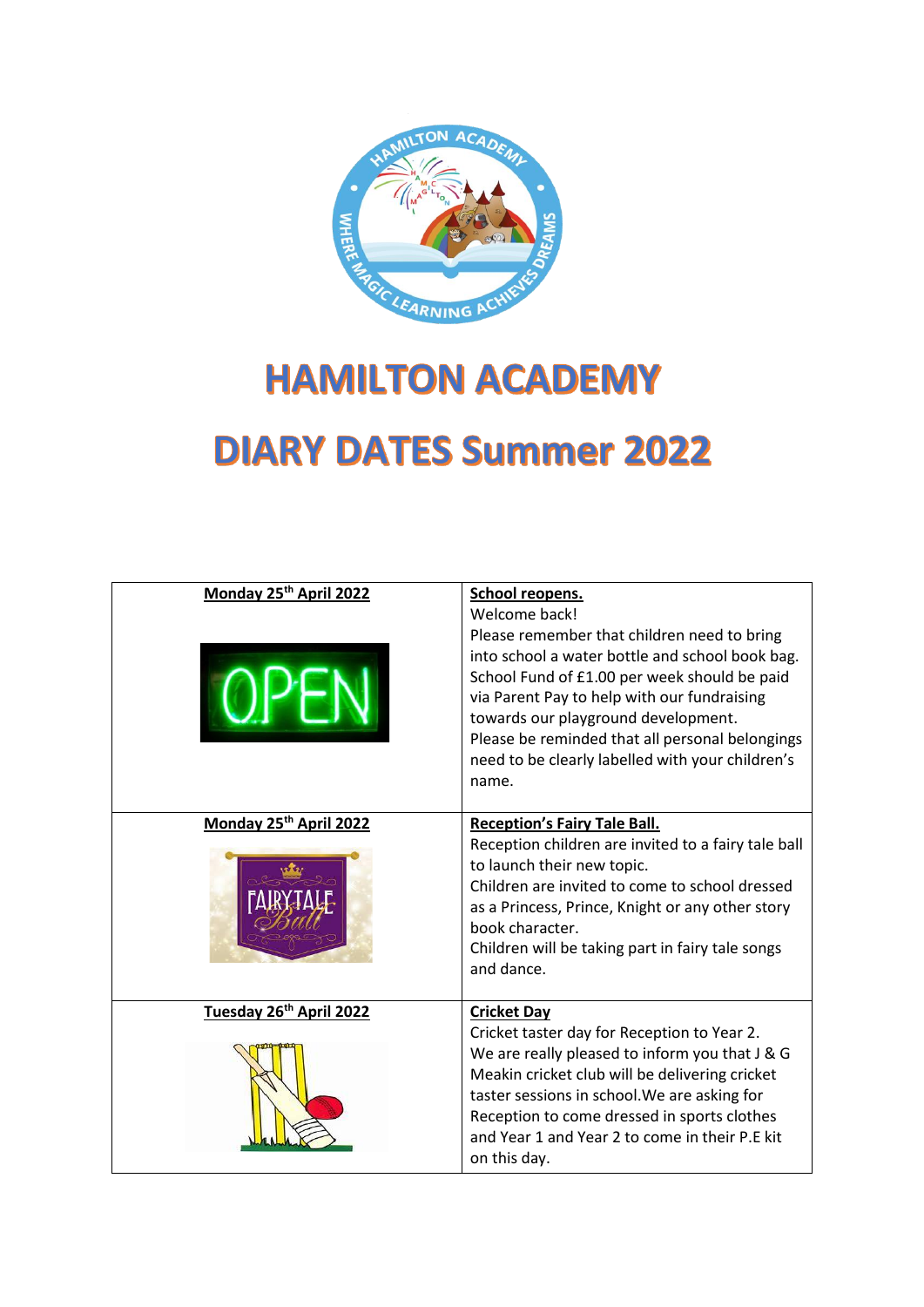| Monday 2 <sup>nd</sup> May 2022                          | <b>Bank holiday</b><br>Our Academy will be closed on this day.                                                                                                                                                                                                                                                                                                                                               |
|----------------------------------------------------------|--------------------------------------------------------------------------------------------------------------------------------------------------------------------------------------------------------------------------------------------------------------------------------------------------------------------------------------------------------------------------------------------------------------|
| Monday 9th May - Friday 20th May 2022<br><b>KS1 SATs</b> | <b>SATS</b><br>Our Year 2 children will be undertaking the<br>statutory Key Stage 1 maths and reading<br>assessments.<br>Please ensure that your child is in school on<br>time every day. It is a statutory requirement<br>that all children undertake these assessments.                                                                                                                                    |
| Tuesday 17th May 2022                                    | <b>Academy Photographers in school.</b><br>Year 2 - Class photographs/individual children<br>Nursery, Reception and Year 1 - Class<br>photographs<br>Please note - these sessions do NOT include<br>family or sibling photos                                                                                                                                                                                 |
| Thursday 19th May 2022                                   | Disney Dress Up Day & Special Lunch Menu!<br>All children are invited to come into school<br>dressed as their favourite Disney<br>character/own clothes. £1 donation via<br>ParentPay.<br>Children are welcome to join us for a special<br>school meal. No need to bring in a packed lunch<br>today! Please see our school website for more<br>information                                                   |
| Tuesday 24th May 2022                                    | <b>Sports Day</b><br>All pupils will take part in our annual Sports Day<br>at Northwood stadium.<br>Parent / carers are invited to join us from<br>1.00pm. Please pay via ParentPay.<br>Get your trainers ready, as we may do a<br>parent's race!                                                                                                                                                            |
| Thursday 26th May 2022                                   | <b>Platinum Jubilee</b><br>To celebrate the Jubilee, children will be<br>learning about Queen Elizabeth and why she is<br>important to our country. They will be<br>undertaking creative activities including making<br>bunting. The bunting will then be used to<br>decorate the playground ready for our street<br>party where the children will enjoy lunch<br>together and different street party games. |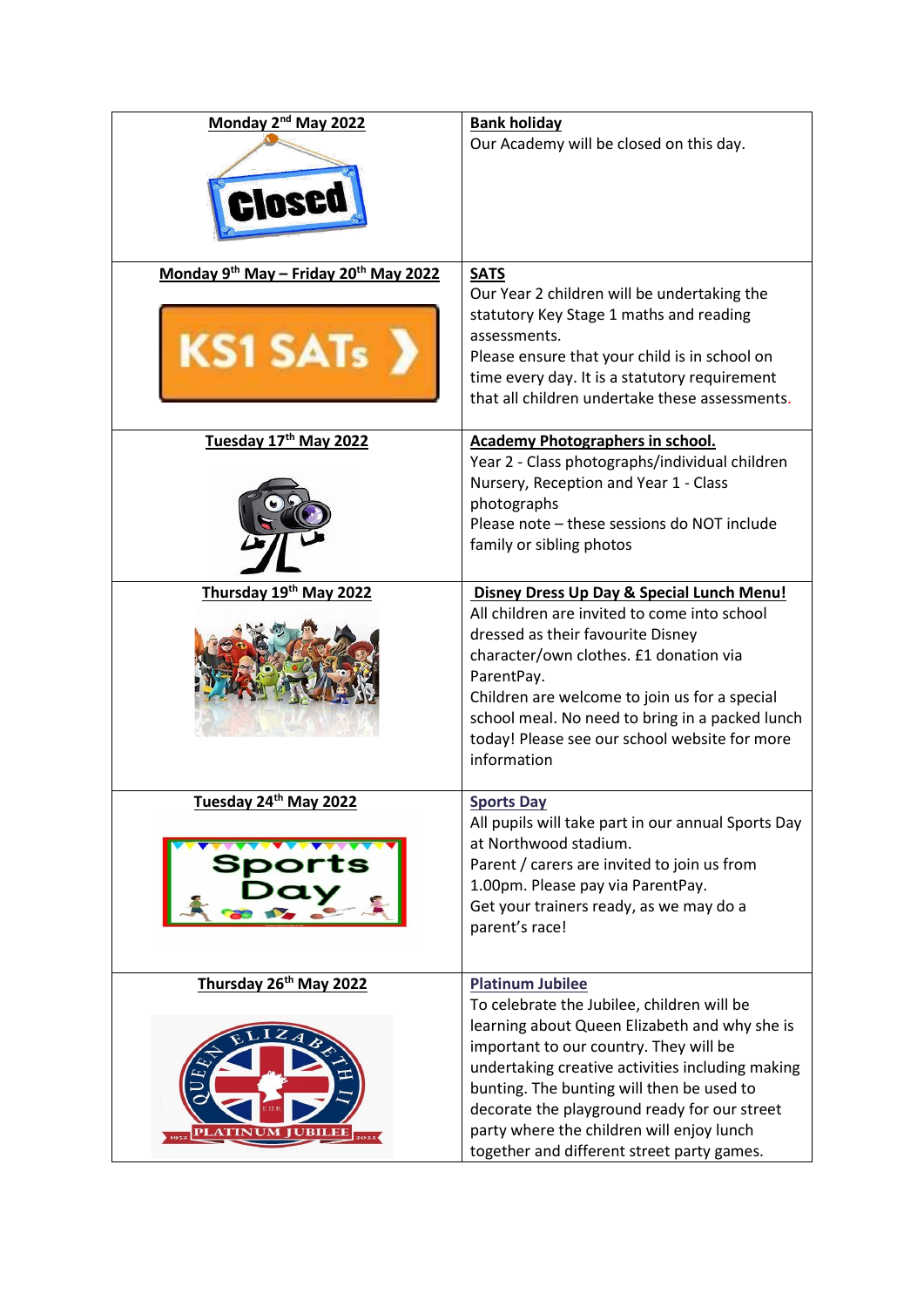|                                                                             | We have also had a tree donated, to plant<br>within the school grounds, in honour of the<br>Queen. The planting of the tree will form part<br>of the celebrations throughout the day.<br>All children are invited to come to school<br>dressed in the colours of red, white and blue.<br>Children will have their photograph taken on<br>the day, which you will be able to purchase.<br>Children are also invited to purchase a Queen's<br>Platinum pin badge. Both items will be payable<br>via Parent Pay.<br>Fingers crossed that the sun is shining! |
|-----------------------------------------------------------------------------|-----------------------------------------------------------------------------------------------------------------------------------------------------------------------------------------------------------------------------------------------------------------------------------------------------------------------------------------------------------------------------------------------------------------------------------------------------------------------------------------------------------------------------------------------------------|
| Thursday 26th May 2022<br><b>DSED</b>                                       | <b>School Closes</b><br>School closes at the end of the school day on<br>Thursday, 26 <sup>th</sup> May, 2022 for half term.                                                                                                                                                                                                                                                                                                                                                                                                                              |
| Monday 6 <sup>th</sup> June 2022                                            | <b>School Reopens</b><br>Welcome back! School reopens on Monday, 6 <sup>th</sup><br>June, 2022.                                                                                                                                                                                                                                                                                                                                                                                                                                                           |
| Friday 10th June 2022                                                       | <b>Lidice Lives</b><br>Each year, a reverent commemoration event is<br>held in Lidice, to mark the anniversary of this<br>most tragic day in the history of this village.<br>2022 marks the 80 <sup>th</sup> anniversary of the Lidice<br>atrocity. To mark this day, the children will be<br>taking part in a creative day.                                                                                                                                                                                                                              |
| Monday 6 <sup>th</sup> June - Friday 10 <sup>th</sup> June 2022<br>for life | <b>Year 1 Phonics Screening Week.</b><br>Children will be undertaking the statutory<br>Phonic Screen.<br>Please ensure that your child is in school on<br>time every day. It is a statutory requirement<br>that all children undertake the Phonic Screen<br>assessment.                                                                                                                                                                                                                                                                                   |
| Monday 13 <sup>th</sup> June - Friday 17 <sup>th</sup> June 2022            | <b>Virtual Book fair</b><br>An opportunity for parents to purchase books<br>at great prices from our online book fair.                                                                                                                                                                                                                                                                                                                                                                                                                                    |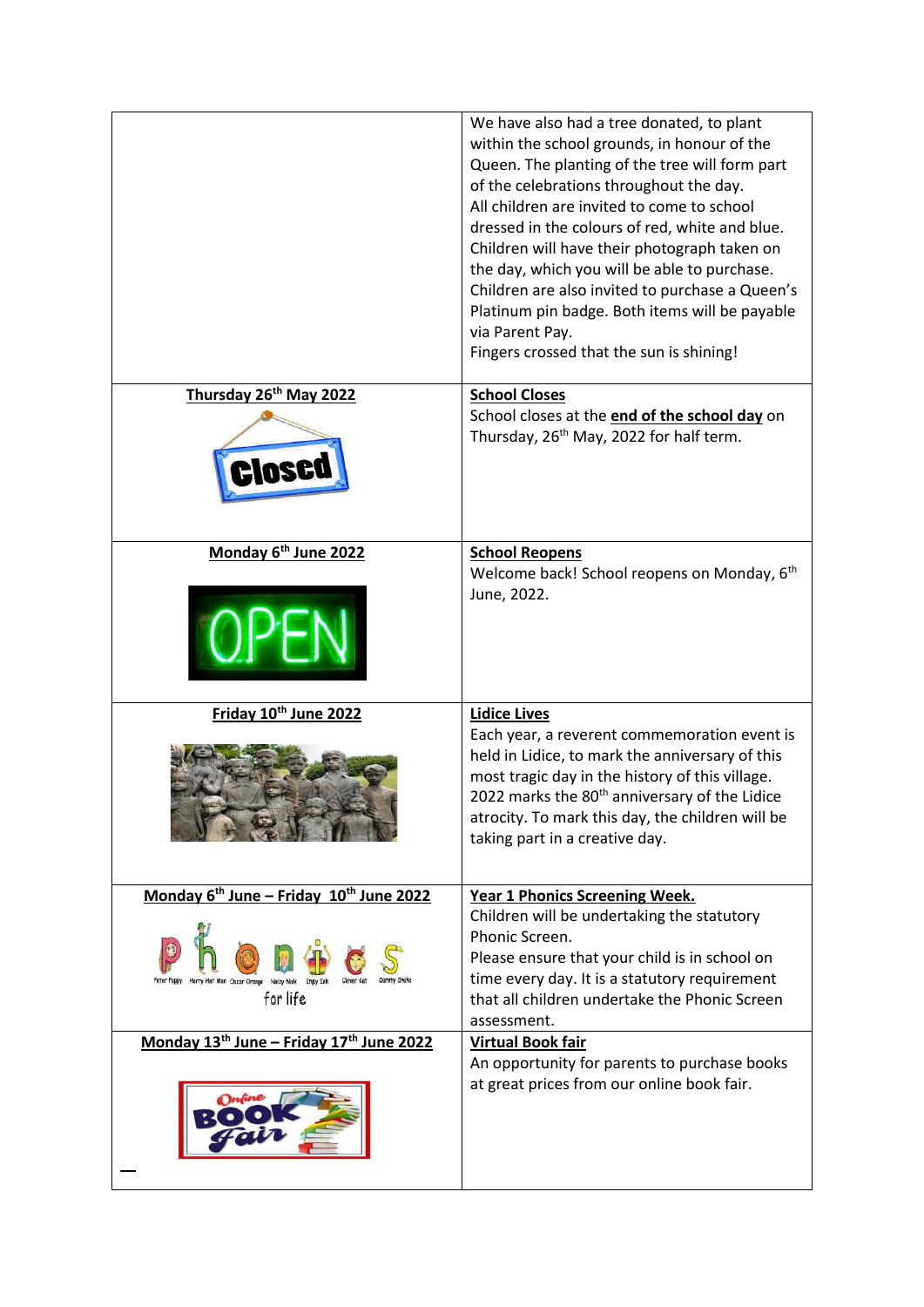| Wednesday 6 <sup>th</sup> and Thursday 7 <sup>th</sup> July<br><b>Bump Up Day!</b> | <b>Bump up Day</b><br>Children will spend these two days in their new<br>class, or their new schools.<br>We are very excited that our Year 2 children<br>will be going to Grove Academy for these two<br>days.<br>More information will be communicated closer<br>to the time.                                                                                                                                                                                               |
|------------------------------------------------------------------------------------|------------------------------------------------------------------------------------------------------------------------------------------------------------------------------------------------------------------------------------------------------------------------------------------------------------------------------------------------------------------------------------------------------------------------------------------------------------------------------|
| Friday 15th July 2022                                                              | <b>School Reports</b><br>Children will be coming home with their reports<br>today.<br>Please read and enjoy, and celebrate with your<br>child their achievements this year.<br>Please also take the opportunity to complete<br>the comments page and return this to school.<br>We really do value your feedback and support.                                                                                                                                                 |
| Tuesday 19th July 2022<br>SCHOOL<br><b>ASSEMBLY</b>                                | <b>Year 2 Leavers Concert</b><br>Our Year 2 children will be performing their<br>amazing end of year leavers concert.<br>This is always a very enjoyable event that<br>celebrates all the children's achievements and<br>development since joining our school.<br>We are so excited that this can, once again, be<br>a face to face event and really do hope that all<br>the year 2 parents / carers can join us for this<br>celebration.<br>This will take place at 9.30am. |
| Wednesday 20th July 2022                                                           | <b>Magic Day</b><br>To celebrate the hard work, commitment and<br>achievements of our children, all children and<br>staff will be taking part in our 'Magic Day'. This<br>will be a day of celebration though different<br>activities throughout the day.                                                                                                                                                                                                                    |